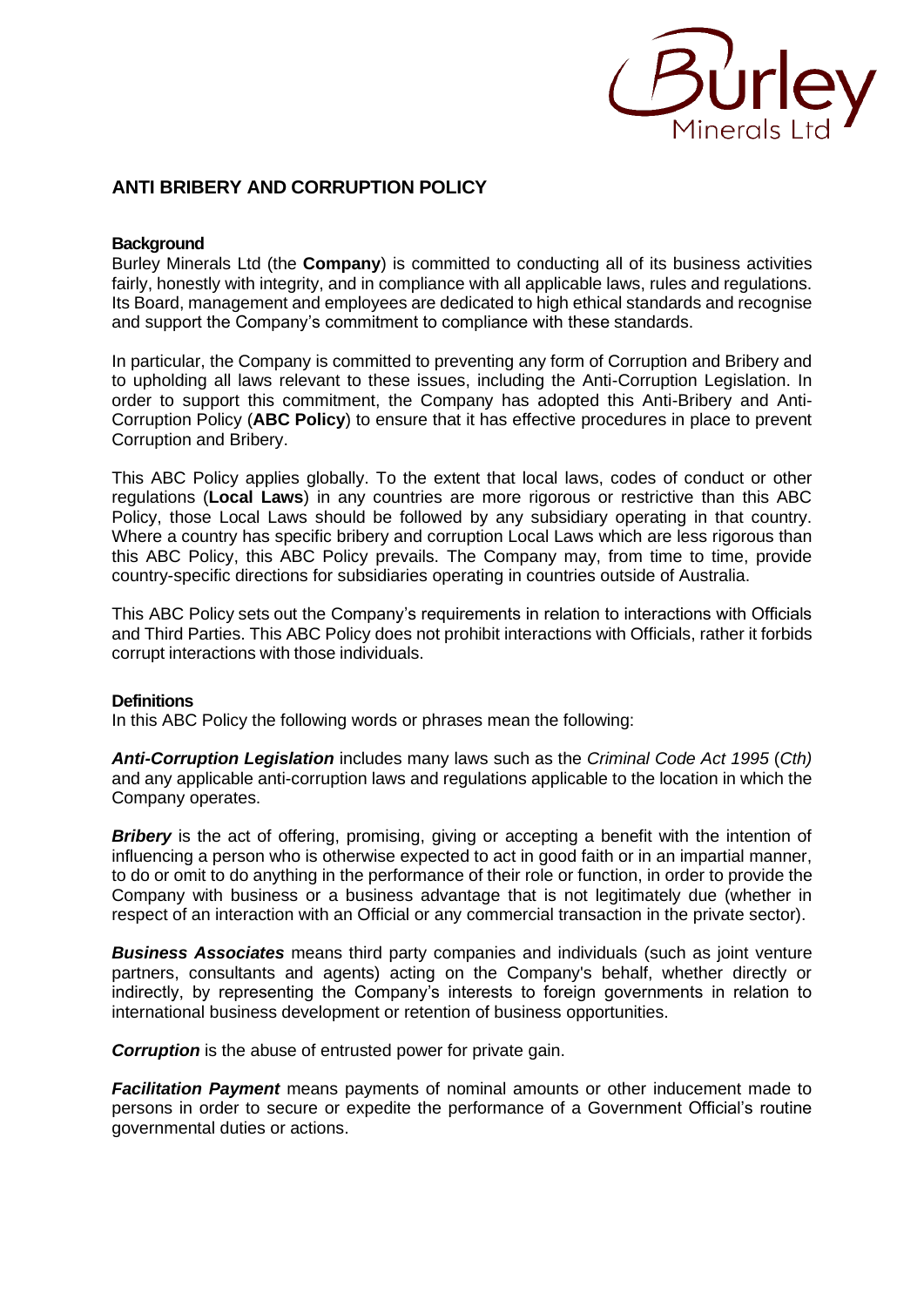

*Gifts, Entertainment and Hospitality* includes the receipt or offer of presents, meals or tokens of appreciation and gratitude or invitations to events, functions, or other social gatherings, in connection with matters related to the Company's business unless they:

- (a) fall within reasonable bounds of value and occurrence;
- (b) do not influence, or are not perceived to influence, objective business judgement; and
- (c) are not prohibited or limited by applicable laws or applicable industry codes.

# *Government Official* means:

- (a) any politician, political party, party official or candidate of political office;
- (b) any official or employee of a domestic or foreign government (whether national, state/provincial or local) or agency, department or instrumentality of any domestic or foreign government or any government-owned or controlled entity (including stateowned enterprises);
- (c) any official or employee of any public international organisation;
- (d) any person acting in a private or public official function or capacity for such domestic or foreign government, agency, instrumentality, entity or organisation;
- (e) any person who holds or performs the duties of any appointment created by custom or convention or who otherwise acts in an official capacity (including, some indigenous or tribal leaders who are authorised and empowered to act on behalf of the relevant group of indigenous peoples and members of royal families); and
- (f) any person who holds themselves out to be an authorised intermediary of a government official.

**I***tem of Value* includes, amongst other things, cash, travel, meals, Gifts, Entertainment and Hospitality, other tangible or intangible benefits or anything of value.

*Money-laundering* means the process by which a person or entity conceals the existence of an illegal source of income and then disguises that income to make it appear legitimate.

*Official* means a Government Official, political party, official or officer of a political party or candidate for political office.

**Personnel** means all persons acting (whether authorised or unauthorised) on behalf of the Company at all levels, including officers, directors, temporary staff, contractors, consultants and employees of the Company.

*Secret Commissions* means offering or giving a commission to an agent or representative of another person that is not disclosed by that agent or representative to their principal to induce or influence the conduct of the principal's business.

*Secure an improper advantage* includes obtaining any commercial or financial benefit.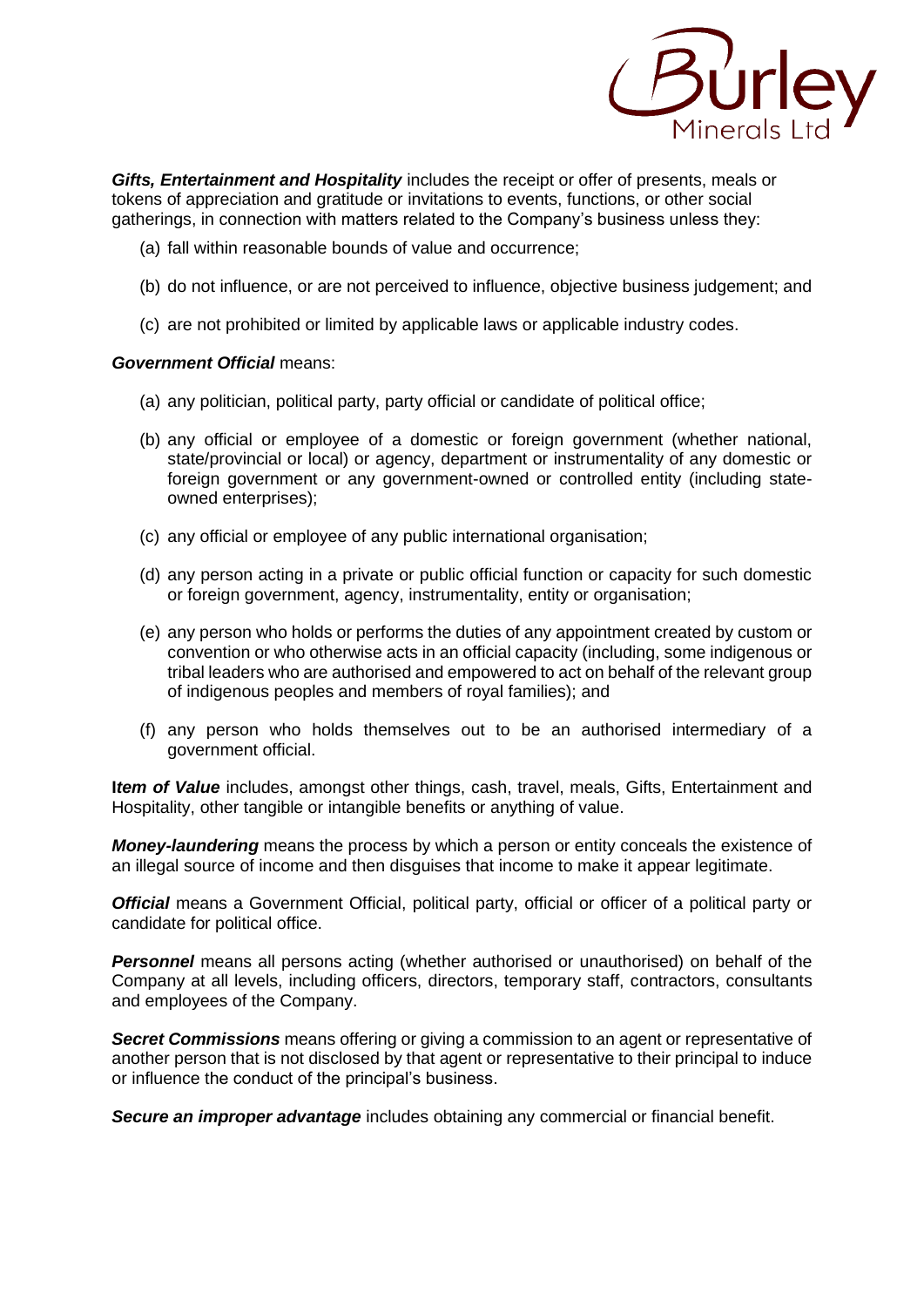

*Third Party* means any individual or organisation other than Officials, with whom Personnel come into contact during the course of their employment or business relationships associated with the Company.

# **Purpose**

The purpose of this ABC Policy is to:

- (a) set out the responsibilities of the Company and its management and Personnel in upholding the Company's commitment to preventing any form of Bribery or Corruption; and
- (b) provide information and guidance to Personnel on how to recognise and deal with any potential Bribery and Corruption issues.

#### **Scope and Authority**

The Company requires all Personnel to comply with this ABC Policy as well as the Anti-Corruption Legislation. The prevention, detection and reporting of Bribery and other forms of Corruption are the responsibility of all those working for the Company or under its control.

This ABC Policy applies to all Personnel, including directors, temporary staff and contractors, and Business Associates of the Company. This Policy supplements, and does not replace, the Code of Conduct applicable to the Company and any of its subsidiaries.

#### **Responsibility for Policy Compliance and Training**

- (a) The Company's Board is responsible for the overall administration of this ABC Policy. The Board will monitor the implementation of this ABC Policy and will review on an ongoing basis the ABC Policy's suitability and effectiveness. Internal control systems and procedures will be audited regularly to ensure that they are effective in minimising the risk of non-compliance with this ABC Policy.
- (b) In addition to the Board is responsible for monitoring and applying this ABC Policy.
- (c) A copy of this ABC Policy will be made available to all Personnel upon request and in such other ways as will ensure the ABC Policy is available to Personnel wishing to use it.
- (d) All Personnel are required to understand and comply with this ABC Policy and to follow the reporting requirements set out in this ABC Policy. To this end, regular and appropriate training on how to comply with this ABC Policy will be provided to all senior managers and other relevant Personnel by the Board for each business. However, it is the responsibility of all Personnel to ensure that they read, understand and comply with this ABC Policy.
- (e) All Business Associates are required to be made aware of this ABC Policy and to undertake to comply with this ABC Policy in relation to any of their dealings with, for or on behalf of the Company.
- (f) The prevention, detection and reporting of Bribery and other improper conduct addressed by this ABC Policy are the responsibility of all those working for or engaged by the Company. All Personnel should be vigilant and immediately report any breaches or suspicious activity to the officer responsible for compliance.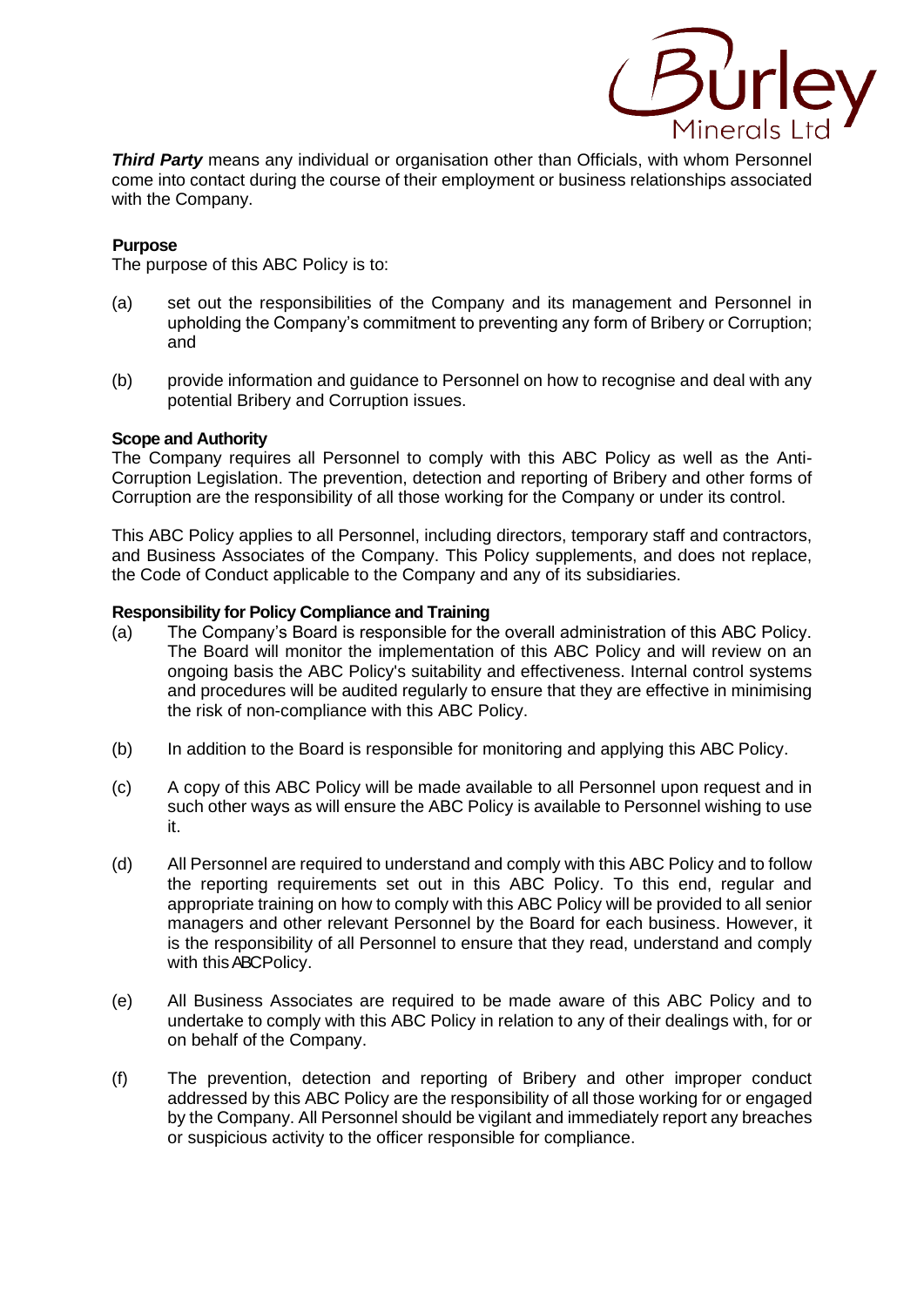

## **Consequences of Breaching this ABC Policy**

- (a) Bribery and the related improper conduct addressed by this ABC Policy are very serious offences that will be taken seriously, reviewed and thoroughly investigated by the Company. Depending on the circumstances, the incident may be referred to regulatory and law enforcement agencies.
- (b) A breach of this ABC Policy may also expose Personnel and the Company to criminal and/or civil penalties, substantial fines, exclusion from tendering for government or private contracts, loss of business and reputational damage.
- (c) Breach of this ABC Policy by Personnel will be regarded as serious misconduct, leading to disciplinary action which may include termination of employment.

# **Policy**

## *General*

(a) Personnel must:

- i. understand and comply with this ABC Policy and attend all relevant training;
- ii. not engage in Bribery or any other form of Corruption or improper conduct;
- iii. not make Facilitation Payments;
- iv. not offer, pay, solicit or accept Secret Commissions;
- v. not engage in Money-laundering;
- vi. not give or accept Items of Value where to do so might influence, or be perceived to influence, objective business judgement or otherwise be perceived as improper in the circumstances.
- vii. obtain required approvals for political contributions and charitable donations;
- viii. maintain accurate records of dealings with Third Parties; and
- ix. be vigilant and report any breaches of, or suspicious behavior related to, this ABC Policy.

This ABC Policy does not prohibit the giving of normal and appropriate hospitality to, or receiving it from, Third Parties.

## **Prohibition against Bribery and Corruption**

- (a) The Company strictly prohibits Personnel engaging in or tolerating Bribery or any other form of Corruption or improper conduct.
- (b) The Company's corporate values require that in all aspects of business all Personnel act honestly, adhere to the highest ethical standards, and act in compliance with all relevant legal requirements. In this respect Personnel must not engage in Bribery or any other form of Corruption.
- (c) The prohibition of Bribery under this ABC Policy includes the provision or conveying of an Item of Value to any Third Party, Official or family members of Officials, whether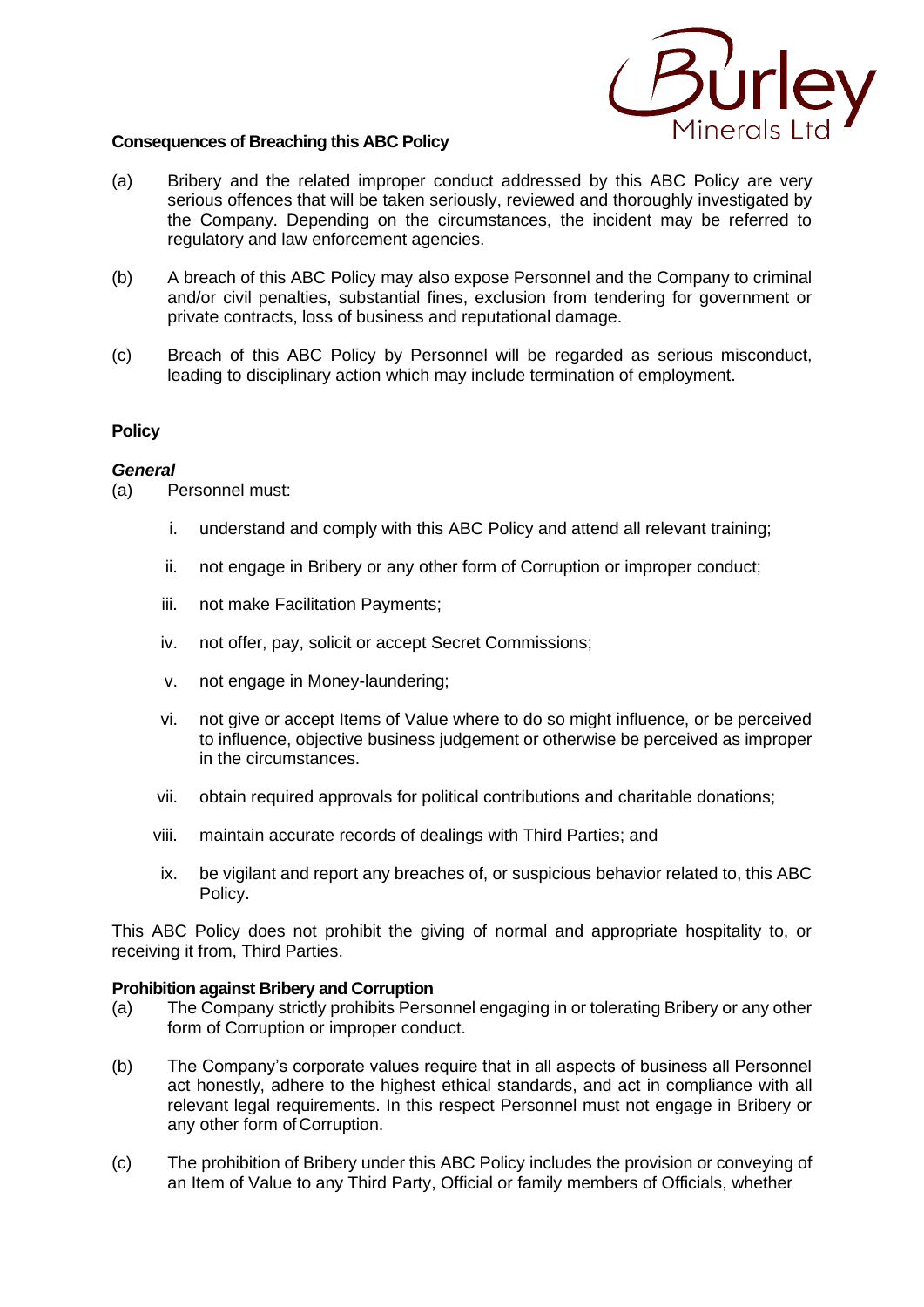

directly or indirectly, to secure any improper advantage or to obtain or retain business. This means that Personnel must not:

- i. offer, promise or give an Item of Value with the intention of influencing an Official or Third Party who is otherwise expected to act in good faith or in an impartial manner, to do or omit to do anything in the performance of their role or function, in order to provide the Company with business or an improper advantage;or
- ii. authorise the payment or provision of Items of Value to any other person, if it is known, or reasonably should have been known, that any portion of that payment or Item of Value will be passed onto an Official or Third Party to secure an improper advantage or obtain or retain business; or
- iii. engage, or procure, a third party to make a payment or provide an Item of Value to an Official or Third Party, (or to procure another person to make such payment or provision), in order to secure an improper advantage or obtain or retain business.
- (d) The prohibition of Bribery under this ABC Policy also includes the request or acceptance of (or the agreement to accept) an Item of Value from an Official or Third Party either:
	- i. intending that, in consequence, a function or activity should be performed improperly (whether by the requestor/acceptor or another person); or
	- ii. where the request, agreement or acceptance itself constitutes the recipient's improper performance of a function or activity; or
	- iii. as a reward for the improper performance of a function or activity (whether by the recipient or another person).

# **Prohibition on Facilitation Payments, Secret Commissions and Money-laundering**

- (a) The Company does not condone the making of Facilitation Payments, Secret Commissions and Money Laundering.
- (b) Personnel are prohibited from:
	- i. making Facilitation Payments;
	- ii. offering, paying, soliciting or receiving Secret Commissions; and
	- iii. engaging in Money-laundering.

## **Political Contributions and Charitable Donations**

(a) Political Contributions

The Company prohibits Personnel from making political contributions to Officials on behalf of the Company. Any donations above a level determined in Federal legislation must be disclosed annually to the Australian Electoral Commission and will be published on its website.

This ABC Policy does not seek to curtail an individual's freedom to make political contributions in their personal capacity.

The context of any other political contributions is key in determining their appropriateness. For instance, it is permissible for the Company to make a payment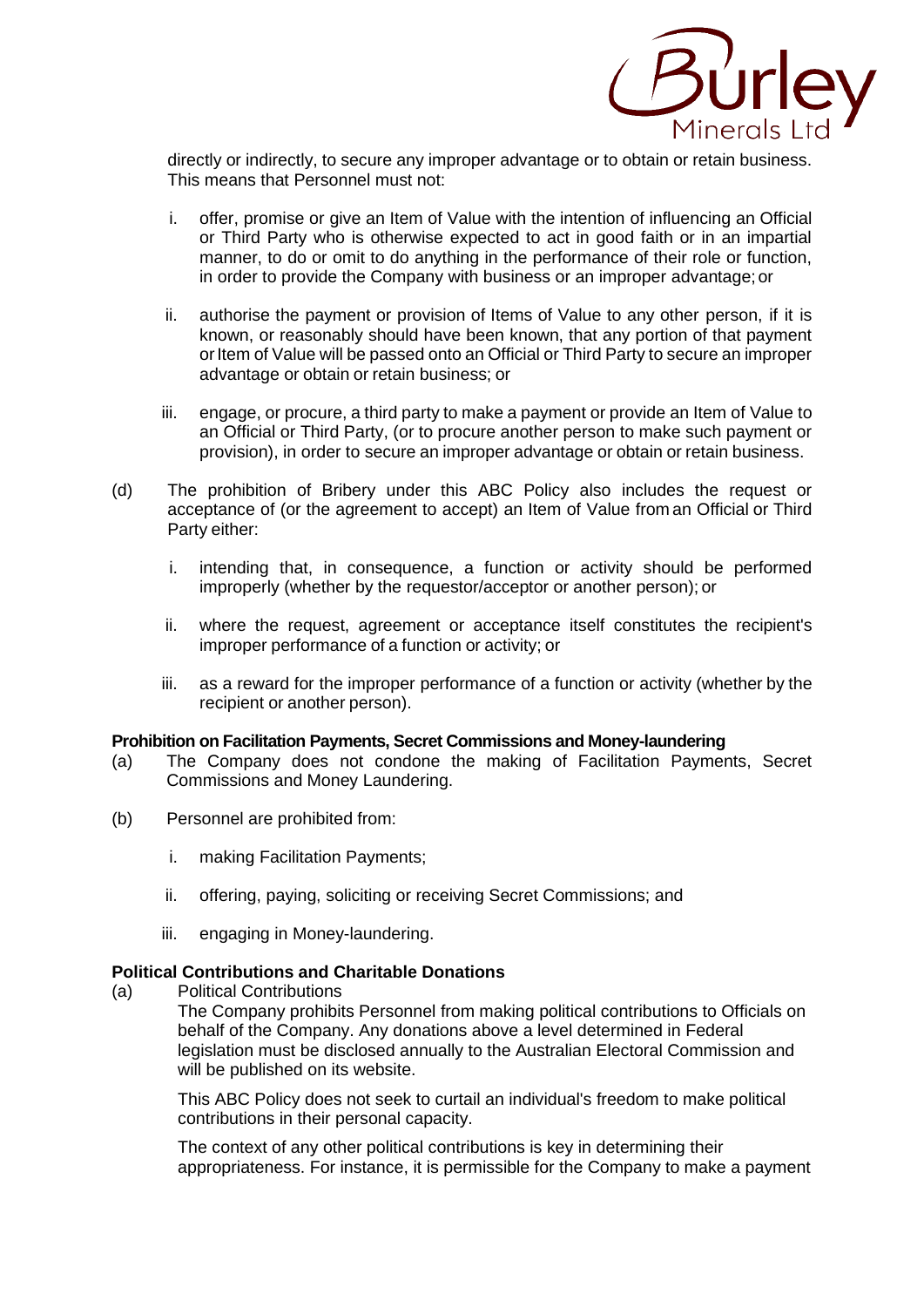

to attend a political function in circumstances where such payment could not be construed as an attempt to influence the political party.

If you are in any doubt as to the appropriateness of any political contribution, you should consult the Board before it is given or accepted or otherwise as soon as possible.

(b) Charitable Donations

The Company can only make charitable donations that are legal and ethical under Local Laws and practices. In order to ensure that donations made by the Company to charitable organisations are for proper charitable purposes, Personnel must only make donations on behalf of the Company to charitable organisations previously approved by the Company and within approved financial limits.

A list of approved charitable organisations is to be maintained by the Board and provided upon request.

#### **Interactions with Officials and Third Parties must be Compliant**

- (a) All interactions with Officials, Third Parties and Business Associates must comply with this ABC Policy, and the Company and Personnel must not take any actions, whether direct or indirect, which create the appearance of impropriety regardless of whether there is any improper intent behind their actions.
- (b) The prohibitions under this ABC Policy include a prohibition on Personnel using personal funds to undertake any interaction or transaction that is prohibited under this ABC Policy.

#### **Documentation and Recordkeeping**

- (a) As part of the Company's commitment to open and honest business practice the Company requires all of its businesses to maintain accurate books of account and records.
- (b) The Company and its subsidiaries must keep accurate and complete records of all business transactions:
	- i. in accordance with generally accepted accounting principles and practices;
	- ii. in accordance with the Company's accounting and finance policies; and
	- iii. in a manner that reasonably reflects the underlying transactions and events.
- (c) It is the responsibility of all Personnel to ensure that all business transactions are recorded honestly and accurately and that any errors or falsification of documents are promptly reported to the appropriate member of the senior management team of the relevant business, and corrected. No accounts are to be kept "off the books" to facilitate or conceal improper payments.
- (d) All Personnel must record Items of Value given or received in the Items of Value Register and expense reports and approved in accordance with the relevant expense policy.